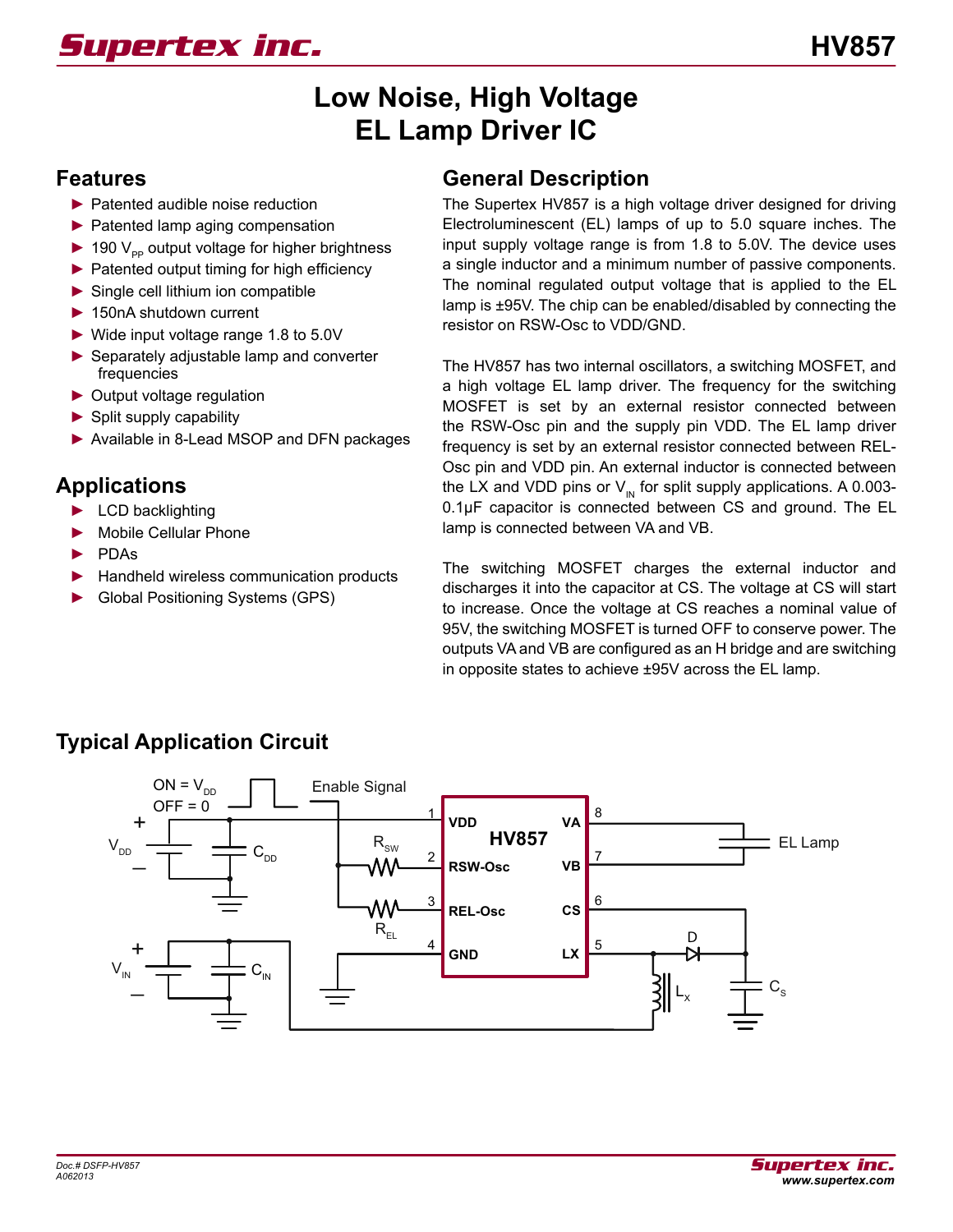## **Ordering Information**

| <b>Part Number</b> | Package     | Packing   |
|--------------------|-------------|-----------|
| HV857K7-G          | 8-Lead DFN  | 3000/Reel |
| HV857MG-G          | 8-Lead MSOP | 2500/Reel |

*-G denotes a lead (Pb)-free / RoHS compliant package*

# **Absolute Maximum Ratings**

| <b>Parameter</b>                | Value                                 |
|---------------------------------|---------------------------------------|
| Supply voltage, V <sub>DD</sub> | $-0.5V$ to 6.5V                       |
| Operating temperature           | -40 $^{\circ}$ C to +85 $^{\circ}$ C  |
| Storage temperature             | -65 $^{\circ}$ C to +150 $^{\circ}$ C |
| DFN-8 power dissipation         | 1.6W                                  |
| MSOP-8 power dissipation        | 300mW                                 |
| Output voltage, V <sub>cs</sub> | $-0.5$ to $+120V$                     |

*Absolute Maximum Ratings are those values beyond which damage to the device may occur. Functional operation under these conditions is not implied. Continuous operation of the device at the absolute rating level may affect device reliability. All voltages are referenced to device ground.*

# **Typical Thermal Resistance**

| <b>Package</b>                                       | TA.               |
|------------------------------------------------------|-------------------|
| 8-Lead DFN                                           | $37^{\circ}$ C/W  |
| ∣8-Lead MSOP                                         | $171^{\circ}$ C/W |
| . .<br>$\sim$ $\sim$ $\sim$<br>.<br>-- - -<br>$\sim$ | .                 |

*Mounted on FR4 board, 25mm x 25mm x 1.57mm*

# **Pin Configuration**



## **Product Marking**



*Package may or may not include the following marks: Si or*

**8-Lead DFN** 



**8-Lead MSOP**  *Package may or may not include the following marks: Si or*

## **Recommended Operating Conditions**

| Sym      | ∣ Parameter               | Min |                          |       |             | Typ Max Units Conditions |
|----------|---------------------------|-----|--------------------------|-------|-------------|--------------------------|
| $V_{DD}$ | Supply voltage            | 1.8 | $\sim$                   | 5.0   |             | $- - -$                  |
| 'EL      | Operating drive frequency |     |                          | . 0   | kHz         | $- - -$                  |
|          | Operating temperature     | -40 | $\overline{\phantom{0}}$ | $+85$ | $\rm ^{o}C$ | $- - -$                  |

#### **Enable/Disable Function Table**

| Svm  | <b>Parameter</b>         | Min                     | <b>TWO</b> |      | Max $\vert$ Units $\vert$ Conditions |
|------|--------------------------|-------------------------|------------|------|--------------------------------------|
| EN-L | Logic input low voltage  |                         |            |      | $= 1.8$ to 5.0V<br>חח י              |
| EN-H | Logic input high voltage | $\cap$<br>$V_{DD}$<br>- |            | ' DD | $= 1.8$ to 5.0V<br>$V_{DD}$          |

## **DC Electrical Characteristics** *(Over recommended operating conditions unless otherwise specified, T<sub>A</sub> = 25°C)*

| Svm    | Parameter                             | Min |    |     | Typ   Max   Units   Conditions            |
|--------|---------------------------------------|-----|----|-----|-------------------------------------------|
| DS(ON) | On-resistance of switching transistor |     |    | 6.0 | l = 100mA                                 |
| ' cs   | Max. output regulation voltage        | 85  | 95 | 105 | $\approx$ =1.8 to 5.0V<br>$V_{\text{nn}}$ |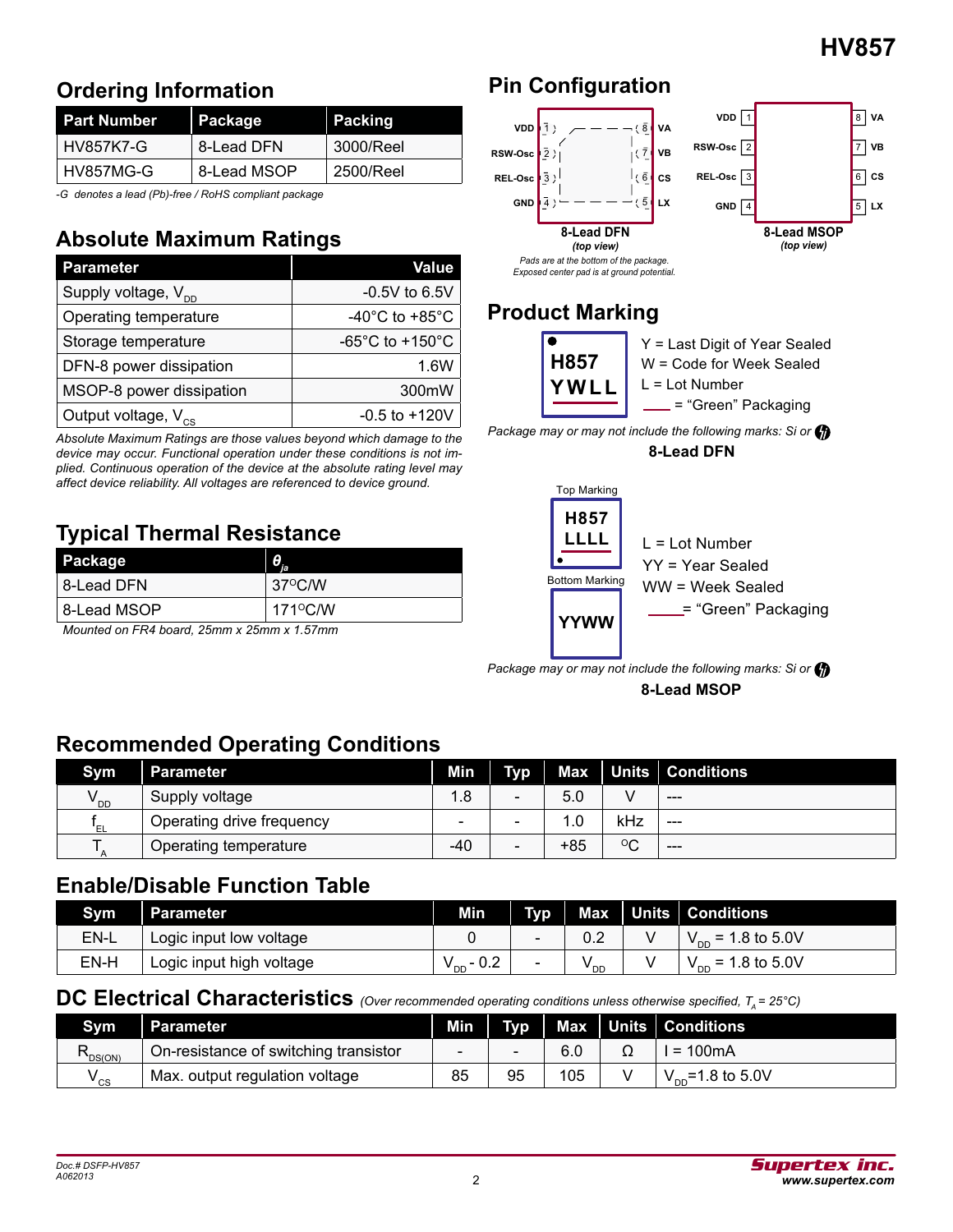## **DC Electrical Characteristics** *(cont.)*

| Sym              | <b>Parameter</b>                         | Min | <b>Typ</b> | Max                      |      | Units   Conditions                          |
|------------------|------------------------------------------|-----|------------|--------------------------|------|---------------------------------------------|
| $V_{A} - V_{B}$  | Peak to Peak output voltage              | 170 | 190        | 210                      | V    | $V_{\text{nn}}$ =1.8 to 5.0V                |
| DDQ <sup>I</sup> | Quiescent $V_{\text{nn}}$ supply current |     |            | 150                      | nA   | $R_{\text{SW-Osc}}$ = Low                   |
| $I_{DD}$         | Input current going into the VDD pin     |     |            | 150                      | μA   | $V_{\text{nn}}$ = 1.8 to 5.0V. See Figure 1 |
| $I_{\text{IN}}$  | Input current including inductor current | -   | 20         | 25                       | mA   | See Figure 1*                               |
| $V_{\rm cs}$     | Output voltage on VCS                    | -   | 84         | $\overline{\phantom{0}}$ | V    | See Figure 1                                |
| $f_{\rm EL}$     | EL lamp frequency                        | 205 | 240        | 275                      | Hz   | See Figure 1                                |
| $f_{\rm sw}$     | Switching transistor frequency           |     | 80         | $\overline{\phantom{a}}$ | kHz  | See Figure 1                                |
| D                | Switching transistor duty cycle          |     | 88         | $\blacksquare$           | $\%$ | See Figure 1                                |

*\* The inductor used is a 220µH Murata inductor, max DC resistance of 8.4Ω, part # LQH32CN221K21.*

#### **Block Diagram**



## **Figure 1: Typical Application/ Test Circuit**

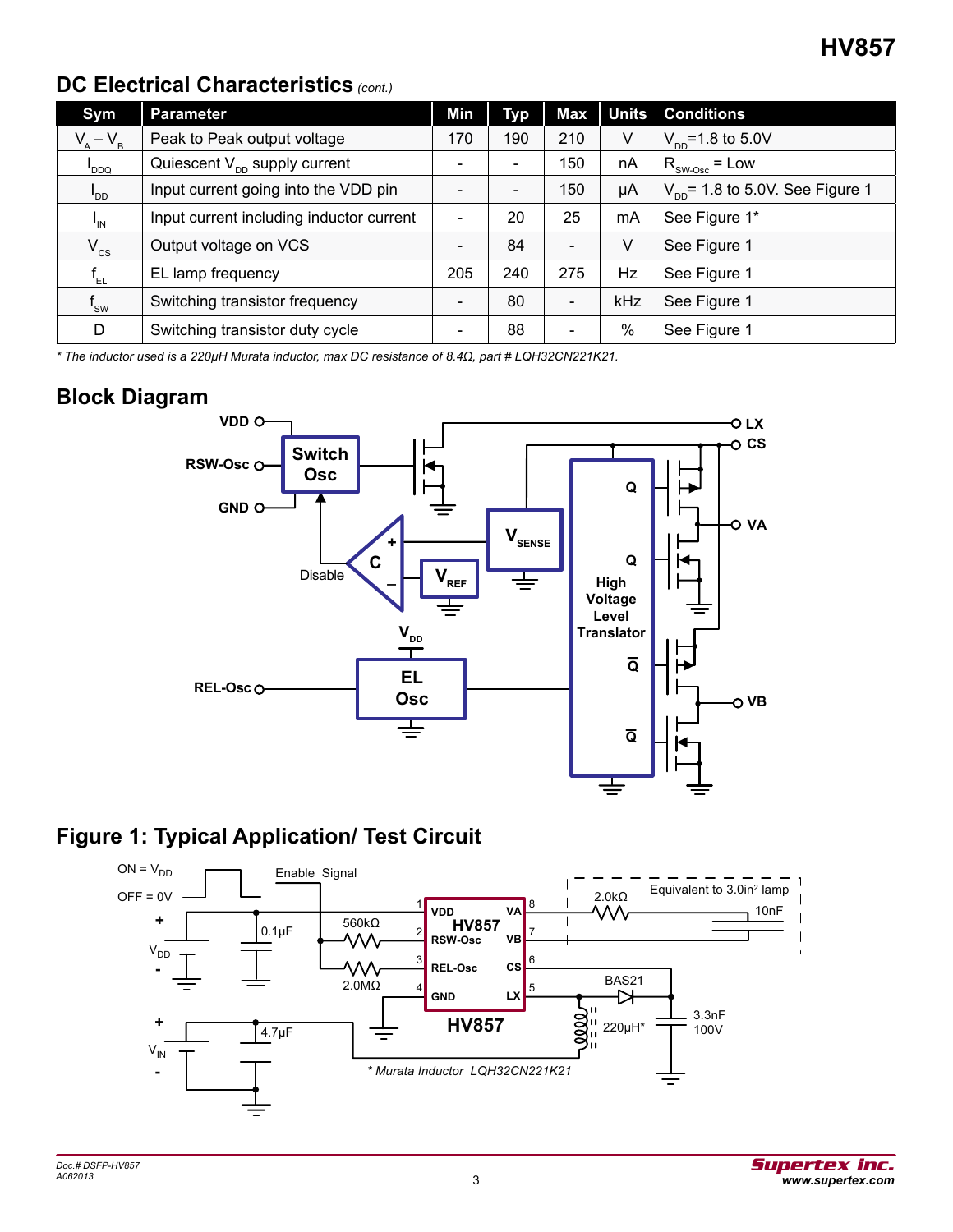#### **Typical Performance**

| <b>Device</b> | <b>Lamp Size</b>      | $\rightarrow$<br>" DD '<br>" IN | 'N.    | V<br>" cs | ЧŦ.   | <b>Brightness</b> |  |
|---------------|-----------------------|---------------------------------|--------|-----------|-------|-------------------|--|
| HV857MG-G     | $3.0$ in <sup>2</sup> | 3.3V                            | 20.0mA | 84 V      | 240Hz | 6.0ft-lm          |  |

#### **Typical Performance Curves for Figure 1** *(EL Lamp = 3.0in<sup>2</sup> , VDD = 3.0V)*

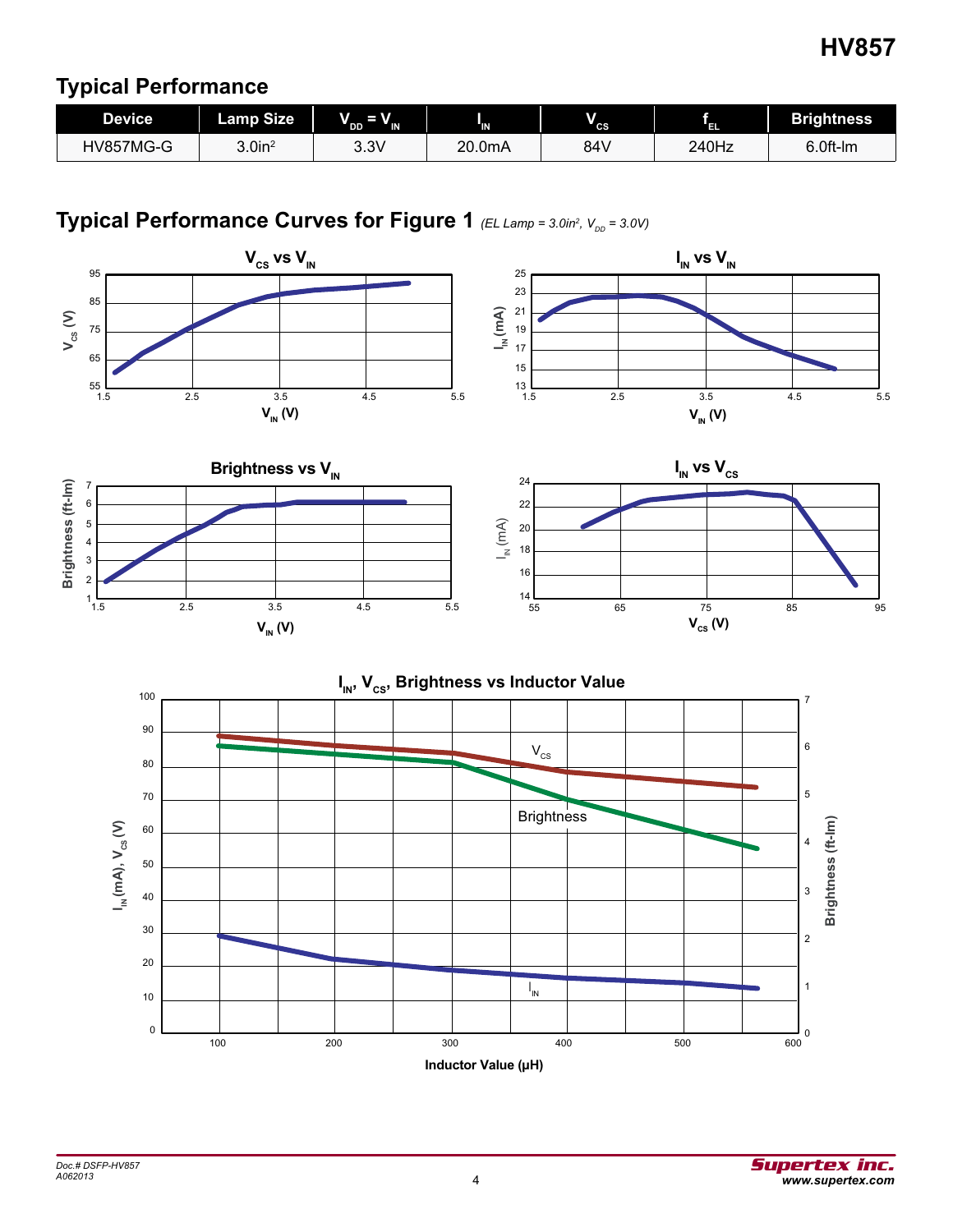# **External Component Description**

| <b>External</b><br><b>Component</b> | <b>Description</b>                                                                                                                                                                                                                                                                                                                                                                                                                                                                                                                                                                                                                                                             |
|-------------------------------------|--------------------------------------------------------------------------------------------------------------------------------------------------------------------------------------------------------------------------------------------------------------------------------------------------------------------------------------------------------------------------------------------------------------------------------------------------------------------------------------------------------------------------------------------------------------------------------------------------------------------------------------------------------------------------------|
| Diode                               | Fast reverse recovery diode, BAS21 diode or equivalent.                                                                                                                                                                                                                                                                                                                                                                                                                                                                                                                                                                                                                        |
| $C_{\rm s}$ Capacitor               | $0.003\mu$ F to $0.1\mu$ F, 100V capacitor to GND is used to store the energy transferred from the inductor.                                                                                                                                                                                                                                                                                                                                                                                                                                                                                                                                                                   |
|                                     | The EL lamp frequency is controlled via an external $R_{F}$ resistor connected between REL-Osc and VDD<br>of the device. The lamp frequency increases as $R_{\rm EL}$ decreases. As the EL lamp frequency increases,<br>the amount of current drawn from the battery will increase and the output voltage $V_{cs}$ will decrease. The<br>color of the EL lamp is dependent upon its frequency.                                                                                                                                                                                                                                                                                 |
| $R_{F1}$ Resistor                   | A 2M $\Omega$ resistor would provide lamp frequency of 205 to 275Hz. Decreasing the R <sub>EL</sub> resistor by a factor<br>of 2 will increase the lamp frequency by a factor of 2.<br>$f_{_{EL}} = \frac{(2M\Omega)(240Hz)}{R_{_{FI}}}$                                                                                                                                                                                                                                                                                                                                                                                                                                       |
| $R_{\text{sw}}$ Resistor            | The switching frequency of the converter is controlled via an external resistor, RSW between RSW-Osc<br>and VDD of the device. The switching frequency increases as $R_{\text{sw}}$ decreases. With a given inductor, as<br>the switching frequency increases, the amount of current drawn from the battery will decrease and the<br>output voltage, $V_{\text{cs}}$ , will also decrease.<br>$f_{\text{SW}} = \frac{(560 \text{k}\Omega)(80 \text{Hz})}{R_{\text{SW}}}$                                                                                                                                                                                                       |
| $L_{x}$ Inductor                    | The inductor $Lx$ is used to boost the low input voltage by inductive flyback. When the internal switch is<br>on, the inductor is being charged. When the internal switch is off, the charge stored in the inductor will<br>be transferred to the high voltage capacitor $C_{\rm s}$ . The energy stored in the capacitor is connected to the<br>internal H-bridge, and therefore to the EL lamp. In general, smaller value inductors, which can handle<br>more current, are more suitable to drive larger size lamps. As the inductor value decreases, the switch-<br>ing frequency of the inductor (controlled by $R_{\text{sw}}$ ) should be increased to avoid saturation. |
|                                     | A 220 $\mu$ H Murata (LQH32CN221) inductor with 8.4 $\Omega$ series DC resistance is typically recommended. For<br>inductors with the same inductance value, but with lower series DC resistance, lower $R_{\rm sw}$ resistor value<br>is needed to prevent high current draw and inductor saturation.                                                                                                                                                                                                                                                                                                                                                                         |
| Lamp                                | As the EL lamp size increases, more current will be drawn from the battery to maintain high voltage<br>across the EL lamp. The input power, $(V_{N} \times I_{N})$ , will also increase. If the input power is greater than<br>the power dissipation of the package, an external resistor in series with one side of the lamp is recom-<br>mended to help reduce the package power dissipation.                                                                                                                                                                                                                                                                                |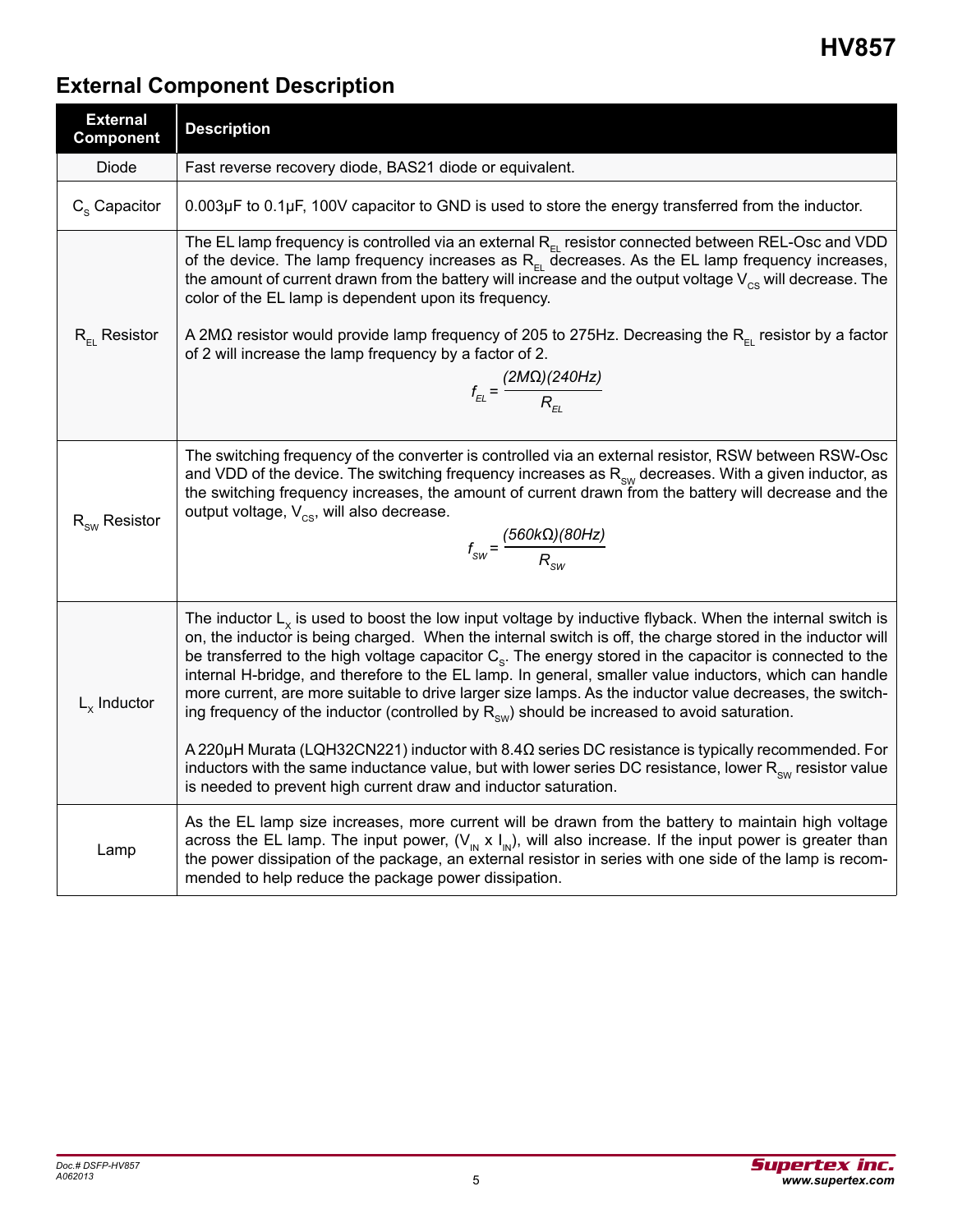## **Split Supply Configuration**

The HV857 can also be used for handheld devices operating from a battery where a regulated voltage is available. This is shown in Figure 2. The regulated voltage can be used to run the internal logic of the HV857. The amount of current necessary to run the internal logic is 150 $\mu$ A Max at a V<sub>DD</sub> of 3.0V. Therefore, the regulated voltage could easily provide the current without being loaded down.

#### **Enable/Disable Configuration**

The HV857 can be easily enabled and disabled via a logic control signal on the  $R_{sw}$  and  $R_{EL}$  resistors as shown in Figure 2 below. The control signal can be from a microprocessor. The control signal has to track the  $V_{DD}$  supply.  $R_{SW}$  and  $R_{F1}$  are typically very high values. Therefore, only 10's of microamperes will be drawn from the logic signal when it is at a logic high (enable) state. When the microprocessor signal is high the device is enabled, and when the signal is low, it is disabled.



#### **Figure 2: Split Supply and Enable/Disable Configuration**

#### **Audible Noise Reduction**

This section describes a method (patented) developed at Supertex to reduce the audible noise emitted by the EL lamps used in application sensitive to audible noise. Figure

3 shows a general circuit schematic that uses the resistor,  $R_{\text{SFR}}$ , connected in series with the EL lamp.

## **Figure 3: Typical Application Circuit for Audible Noise Reduction**

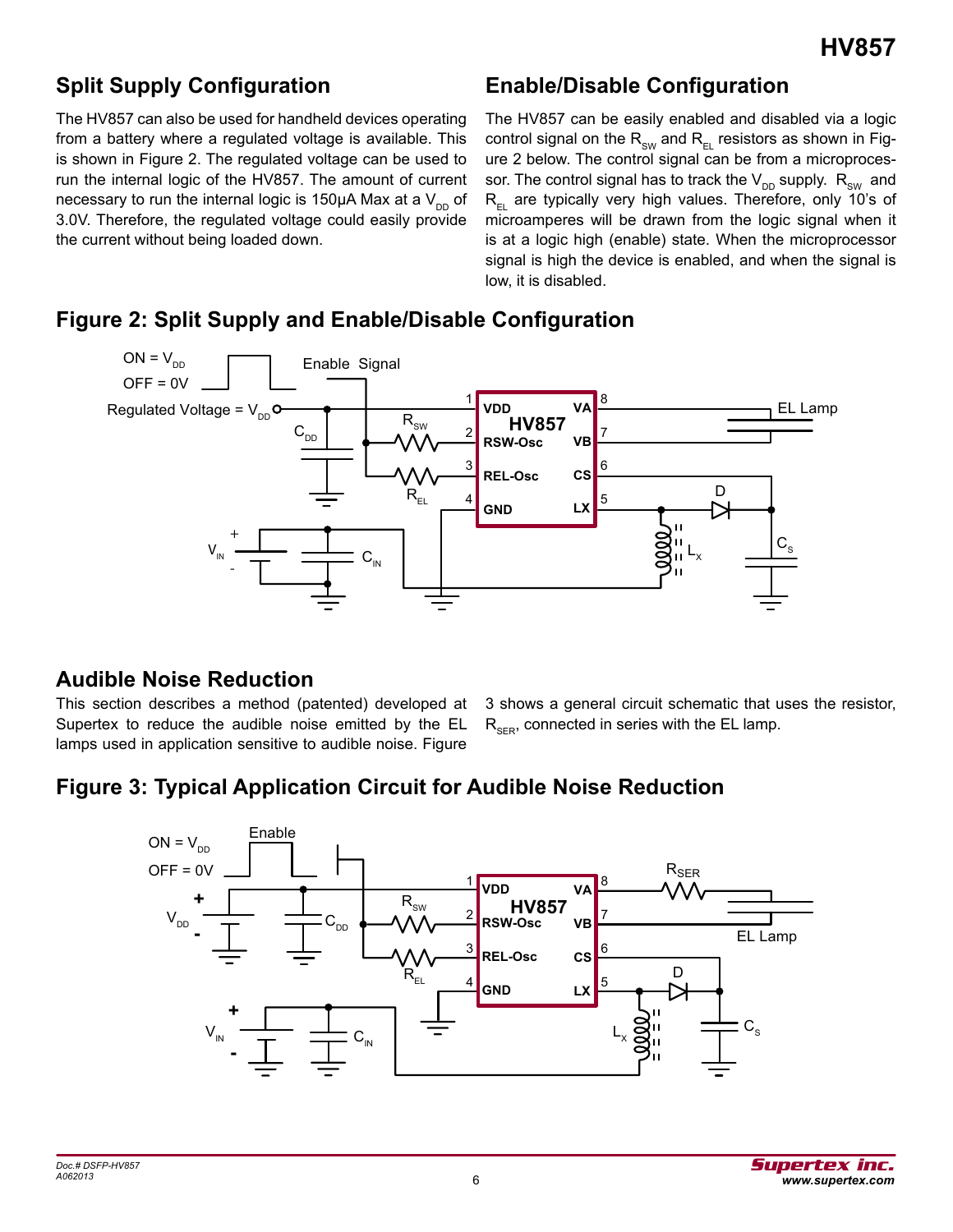#### **Minimization of EL Lamp Audible Noise**

The EL lamp, when lit, emits an audible noise. This is due to EL lamp construction and it creates a major problem for applications where the EL lamp can be close to the ear such as cellular phones. The noisiest waveform is a square wave and the quietest waveform has been assumed to be a sine wave.

After extensive research, Supertex has developed a waveform that is quieter than a sine wave. The waveform takes the shape of approximately 2RC time constants for rising and 2RC time constants for falling, where C is the capacitance of the EL lamp, and R is the external resistor,  $R_{\text{SFR}}$ , connected in series with the EL lamp. This waveform has been proven to generate less noise than a sine wave.

The audible noise from the EL lamp can be set at a desired level based on the series resistor value used with the lamp. It is important to note that use of this resistor will reduce the voltage across the lamp. Reduction of voltage across the lamp will also have another effect on the over all performance of the Supertex EL drivers, age compensation (patented). This addresses a very important issue, EL lamp life that most mobile phone manufacturers are concerned about.

#### **Effect of Series Resistor on EL Lamp Audible Noise and Brightness**

As EL lamp ages, its brightness is reduced and its capacitance is diminished. By using the RC model to reduce the audible noise emitted by the EL lamp, the voltage across the lamp will increase as its capacitance diminishes. Hence the increase in voltage will compensate for the reduction of the brightness. As a result, it will extend the EL lamp's half-life (half the original brightness).

Increasing the value of the series resistor with the lamp will reduce the EL lamp audible noise as well as its brightness. This is due to the fact that the output voltage across the lamp will be reduced and the output waveform will have rounder edges.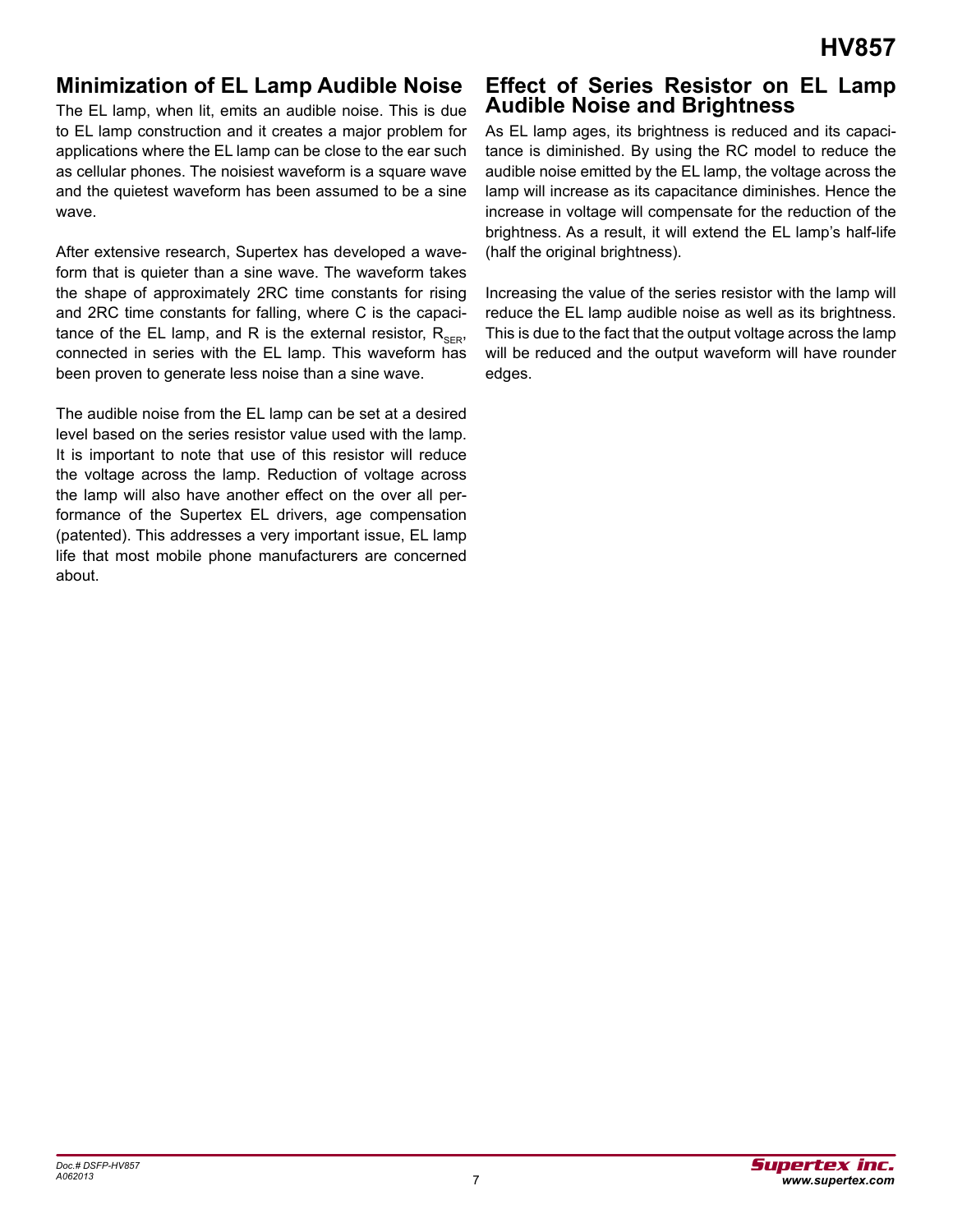## **8-Lead DFN Package Outline (K7)** *3.00x3.00mm body, 0.80mm height (max), 0.65mm pitch*



#### *Notes:*

A

- *1. A Pin 1 identifier must be located in the index area indicated. The Pin 1 identifier can be: a molded mark/identifier; an embedded metal marker; or a printed indicator.*
- *2. Depending on the method of manufacturing, a maximum of 0.15mm pullback (L1) may be present.*
- *3. The inner tip of the lead may be either rounded or square.*

| Symbol            |            | A    | A1   | A <sub>3</sub>     | b    | D       | D <sub>2</sub> | Е       | Е2                       | е                  |      | L1      | θ               |
|-------------------|------------|------|------|--------------------|------|---------|----------------|---------|--------------------------|--------------------|------|---------|-----------------|
| Dimension<br>(mm) | MIN        | 0.70 | 0.00 |                    | 0.25 | $2.85*$ | .60            | $2.85*$ | .35                      | 0.65<br><b>BSC</b> | 0.30 | $0.00*$ | 0°              |
|                   | <b>NOM</b> | 0.75 | 0.02 | 0.20<br><b>REF</b> | 0.30 | 3.00    | -              | 3.00    | $\overline{\phantom{0}}$ |                    | 0.40 | -       |                 |
|                   | <b>MAX</b> | 0.80 | 0.05 |                    | 0.35 | $3.15*$ | 2.50           | $3.15*$ | 1.75                     |                    | 0.50 | 0.15    | 14 <sup>o</sup> |

*JEDEC Registration MO-229, Variation WEEC-2, Issue C, Aug. 2003.*

*\* This dimension is not specified in the JEDEC drawing.*

*Drawings not to scale.*

*Supertex Doc. #: DSPD-8DFNK73X3P065, Version C081109.*